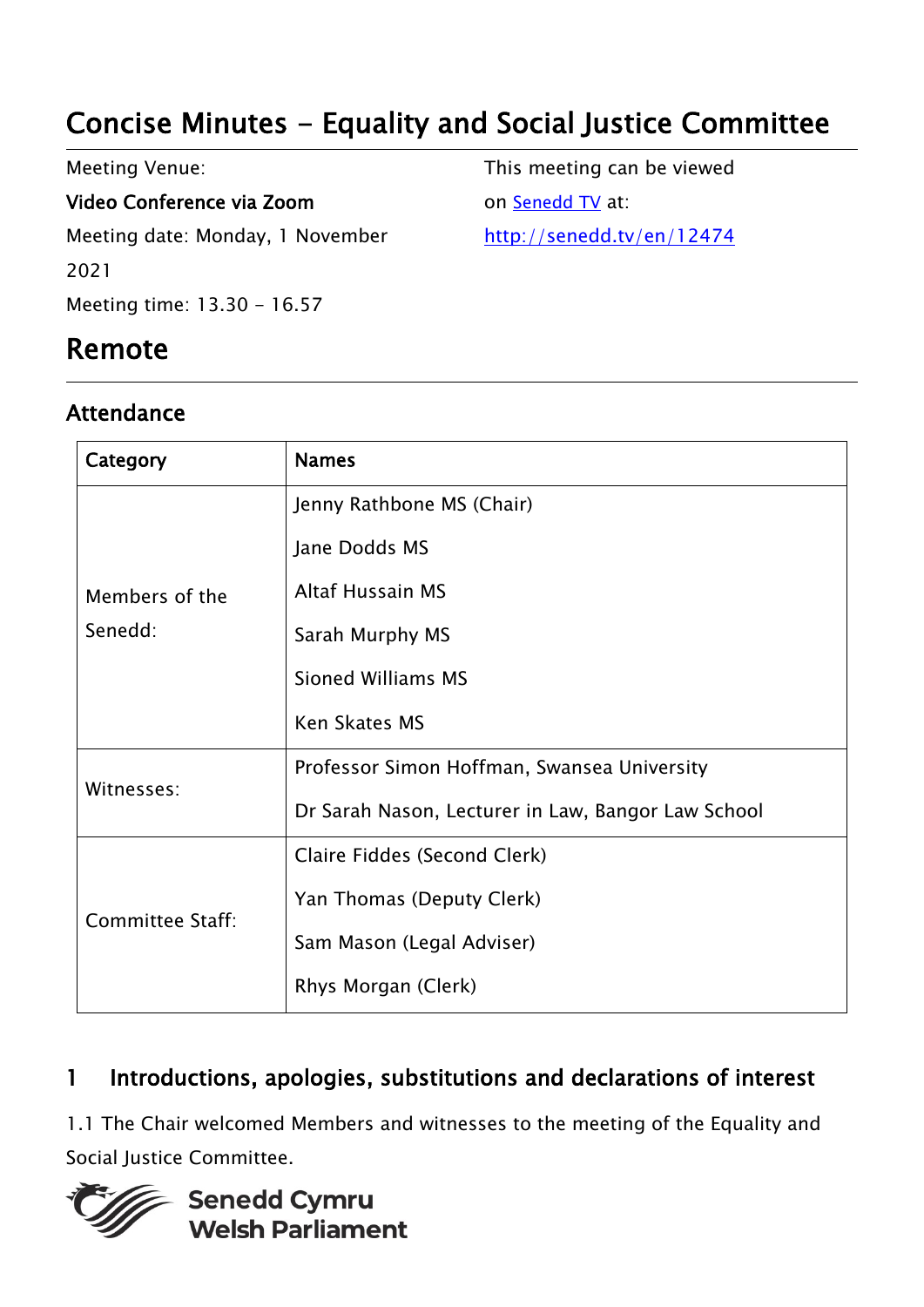1.2 The Chair stated that if for any reason she dropped out of the meeting, the Committee agreed that Sarah Murphy MS would become Temporary Chair in accordance with Standing Order 17.22.

1.3 No apologies were received from Members.

### 2 Strengthening and advancing equality and human rights in Wales

- 2.1 Members received evidence related to equality and human rights.
- 3 Papers to note
- 3.1 Correspondence from the Chair of the Legislation and Justice Committee to the Chair regarding international agreements
- 3.1a Members noted the correspondence.
- 3.2 Correspondence from the Chair (Wales) of Consumer Council for Water to the Chair regarding the impact of the pandemic on levels of indebtedness
- 3.2a Members noted the correspondence.
- 3.3 Debt and the pandemic: written evidence from Community Housing Cymru
- 3.3a Members noted the additional written evidence.

## 4 Motion under SO17.42(ix) to exclude the public from the remainder of the meeting

4.1 The motion was agreed.

## 5 Strengthening and advancing equality and human rights in Wales consideration of evidence

5.1 Members considered the evidence received under item 2.

### 6 Debt and the pandemic - consideration of draft report

6.1 Members discussed and considered the draft report and subject to minor changes, will agree the report electronically.